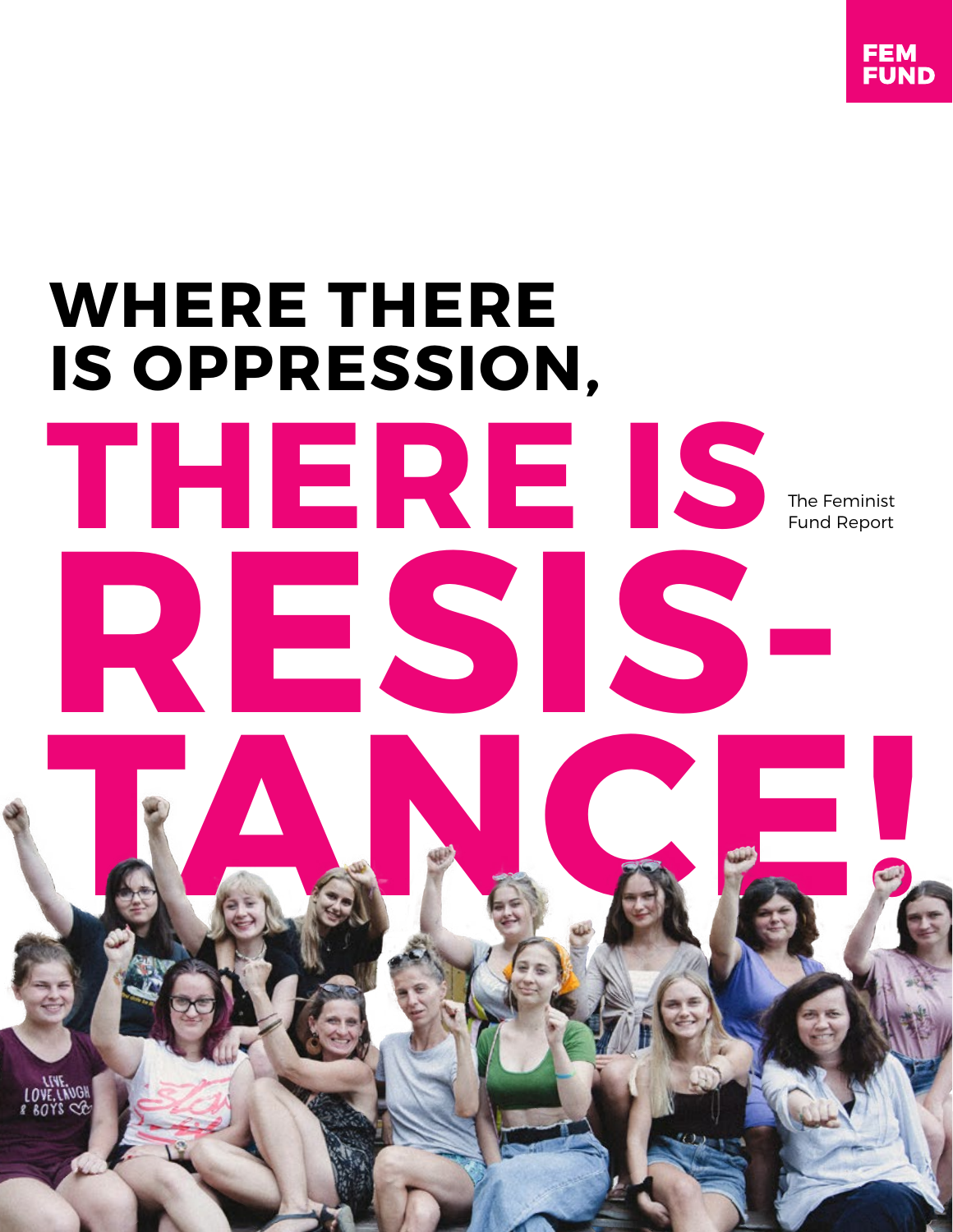# **English summary**

# **About the Feminist Fund**

The Feminist Fund (FemFund) was established at the beginning of 2018 as a grassroots initiative of three activists associated with the feminist movement. The main goal of FemFund is to financially support the activism of women and queer, non-binary, intersex, and transgender persons in Poland.

Through our activities, we want to strengthen the local feminist movement, which we see as an internally diverse community operating in different conditions and in different ways. In such a heterogeneous reality, solidarity within the movement, its inclusiveness and openness to cooperation are important for us, but so is the recognition of existing differences and respect for the autonomy of individuals and groups that make up our community. We believe in the strength of personal relationships and bonds, the pleasure of being together and learning from each other, and the courage born in acting together. We want to co-create a movement in which there will be space for all of us who want to rebuild this world – justice for people, animals, and the whole planet.

The Feminist Fund has a clearly defined role to play in this change. Firstly, we raise money for feminist activism, and secondly, we pass it on. In this way, we provide support to feminist groups and organizations so that they can operate safely and independently on their own terms. We unite specific individuals and initiatives around a feminism of solidarity, anti-capitalism, and responsibility for the entire planet. Finally, by focusing on supporting groups and organizations co-created by persons who are particularly vulnerable to oppression and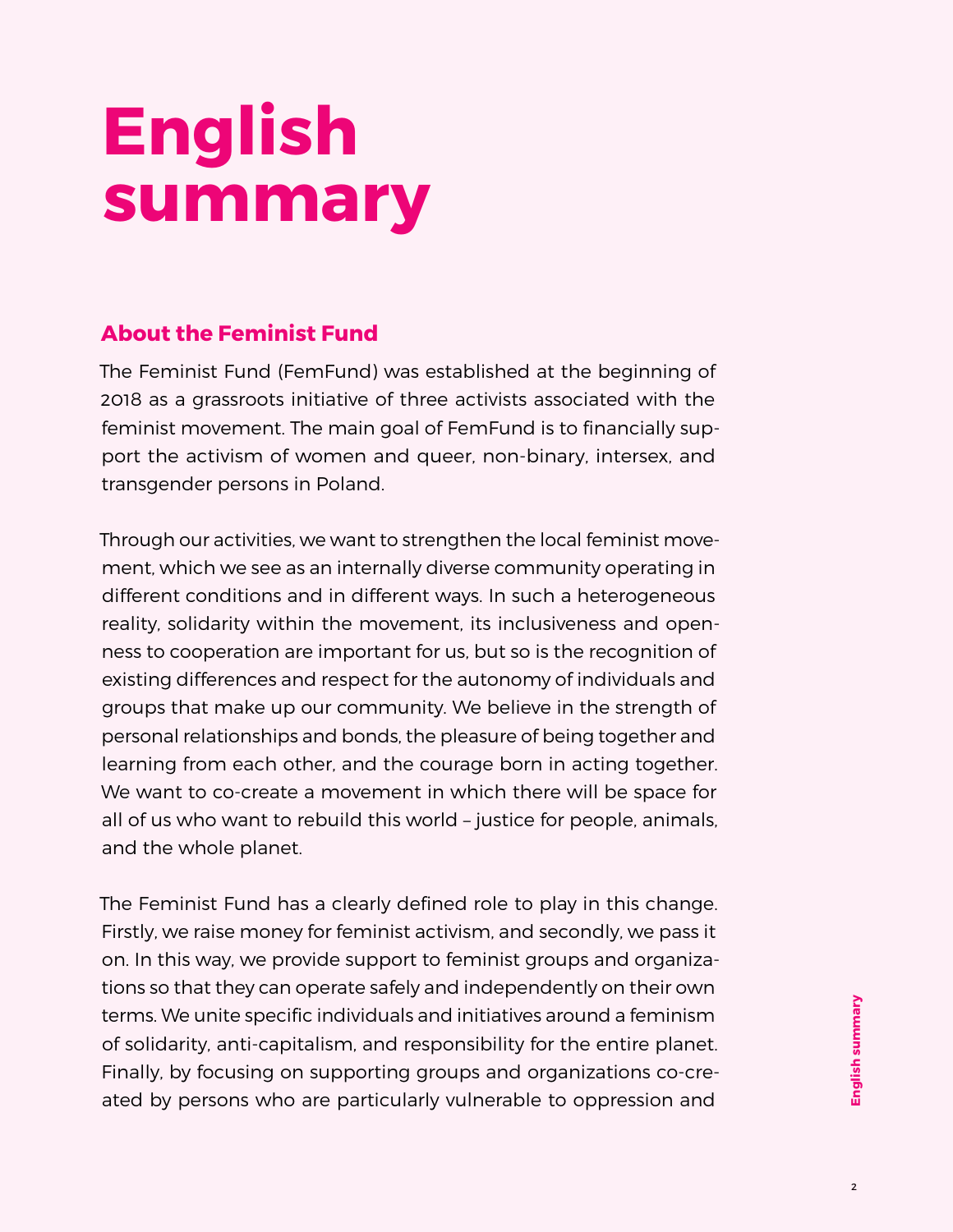often in the 'margins' of the feminist movement, and by involving the entire community in decisions on the Fund's resources, we are developing alternative, less hierarchical ways of acting in feminism.

Our priority is to work with informal organizations and groups in which women and queer persons are active, including persons with disabilities, persons living in villages and smaller towns, migrants, refugees, and persons without economic privilege. We support self-organization, local activities conducted in ones' own name, on the basis of democratic and collective decision-making processes that practically tries to express feminist values that we believe in.

Since its inception, the Fund has been donating grants for feminist activities and developing feminist philanthropy, i.e. the attitude of regularly supporting feminism through donations from private individuals. Therefore, we are a "feminist money box" into which money can be donated by individuals – feminists and their allies, and which is used by dozens of groups involved in feminist activism in Poland.

The flagship and popular FemFund program are MiniGrants for feminist groups and organizations, offering flexible, easily accessible, onetime support in the amount of approx. €1,000/\$1,150. Importantly, in MiniGrants, decisions about who gets the money are made by the participants of individual editions of the program, and grantees can extend their cooperation with FemFund to three years and eventually obtain support in a total amount of approx. €6,300/\$7,000. In 2021, the Fund launched two new programs. As part of the Feminist Emergency Service, we grant the so-called Rapid Response Grants of EUR 500/USD 560. The decision about the support is made within a few days, and the money is used to cope with an emergency, unexpected and crisis situation. FemFund also grants Empowerment Grants amounting to EUR 12,750/USD 14,150, which are intended to strengthen the institutional stability of existing feminist organizations. By the end of 2021, over 100 different feminist groups and organizations from all over Poland had benefited from all FemFund grants, and the amount of support exceeded EUR 255,000/USD 283,000.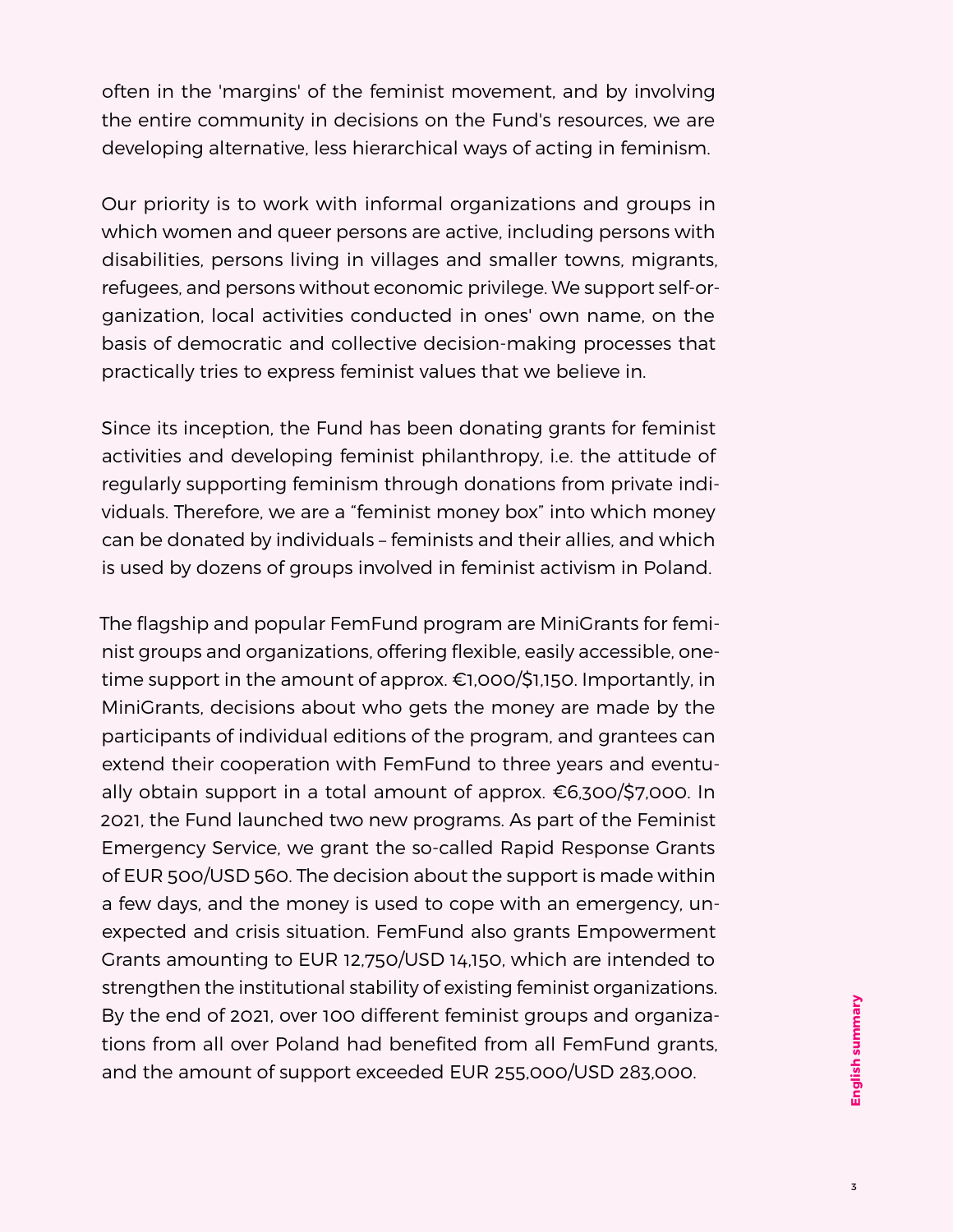# **About the report**

We could say that this report is a byproduct. The FemFund's direct goal has never been publishing or research. However, we have been systematically and deliberately collecting certain data since the start of the Fund. Each year, we collect quantitative and qualitative information about the groups and organizations that apply for feminist support during the MiniGrants contests. We have always been very interested in who the FemFund applicants are, what their goals are, in what realities they live, what they do, and what they need. For more than four years of our work, we have been in touch with hundreds of women and persons who work for their communities and their rights.

In 2020, as a FemFund team, we started the internal strategic planning process. Three years after the foundation of the Fund – an organization growing out of a very specific idea, but also out of intuition – we needed space for a more structured reflection on the direction in which FemFund should develop in order to support feminist activism in Poland as fully as possible. As part of this planning process, we realized that the applications for financial support sent to us – covering thousands of pages and describing the experiences of hundreds of women and persons – are a source of extremely important, but also unique data on feminist activism in Poland: the oppression from which it grows, and the emancipation it proposes.

The planning of FemFund's key objectives and activities was therefore accompanied by a study, the results of which are presented in this report. The analysis included data from several sources:

• First, we used all the information contained in the applications that were sent to FemFund in the years 2018–2020 for the first three editions of MiniGrants (a total of 628 applications). We were interested in three main parts of the applications, entitled "who are you?", "what are you going to do?", and "why do you want to take planned actions? what do you want to change?", allowing women and other persons to give any answer (so-called open questions). Importantly, among the auxiliary questions in the application, there was a question about feminism ("what

4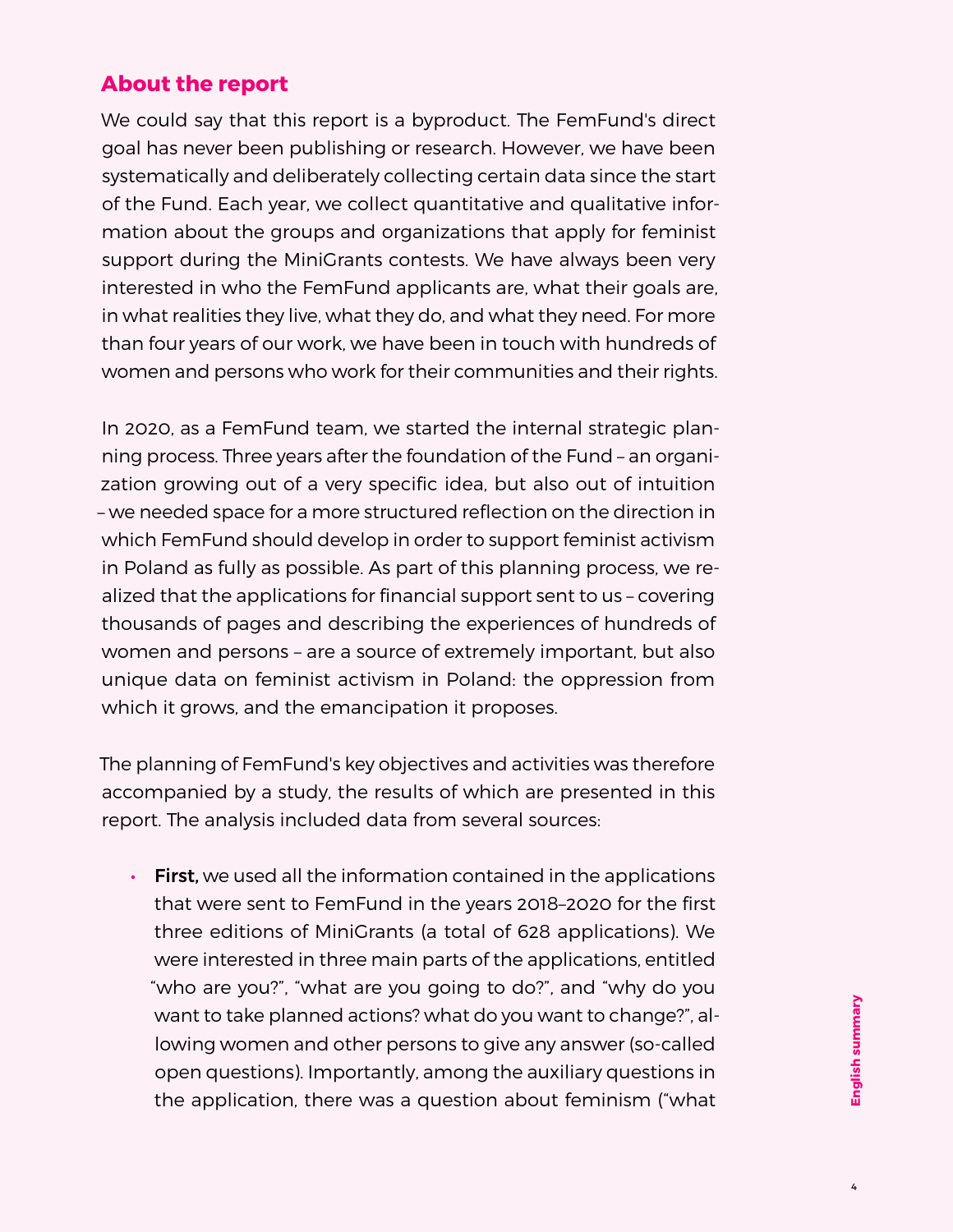is your feminism?"), inviting the applicants to define themselves against feminist values/ideas and the wider movement.

- Secondly, we have summarized the quantitative data indicating who the groups and organizations applying to the FemFund are. The specification accompanying the applications for Mini-Grants included information about the group/organization's length of activity, funds available for their operation, experience in obtaining financing, place of operation, and persons co-creating the group/organization. There was also an open question about the group's way of defining marginalization, which was answered by almost three hundred diverse groups and organizations – these statements were also used in the report.
- Thirdly, we conducted six group interviews with more than twenty persons involved in feminist activism in various places in Poland. While organizing these meetings, we set ourselves the goal of meeting a group as internally diverse as possible in terms of place of residence, strategies of action, groups represented within the feminist movement. We talked to persons active within informal groups and non-governmental organizations, operating at the intersection of different identities, speaking different languages, coming from various places in Poland. The interviews were attended by representatives of rural housewives' circles and women living in rural and smaller urban centres, women involved in activities for mothers, migrants and refugees, women providing abortion self-help, sportswomen, queer communities, trade unionists, women with disabilities, women and persons involved in local manifas, women's strikes, and equality marches, as well as climate strikes, and sexual education for young people. Our invitation to talk about feminism and the strategy of the FemFund was accepted by people from the following voivodships: Lubelskie, Lubuskie, Lodzkie, Malopolskie, Mazowieckie, Podlaskie, Pomorskie and Slaskie.
- Fourthly, we used our own knowledge gained from working at FemFund. From the beginning of the Fund's operation, we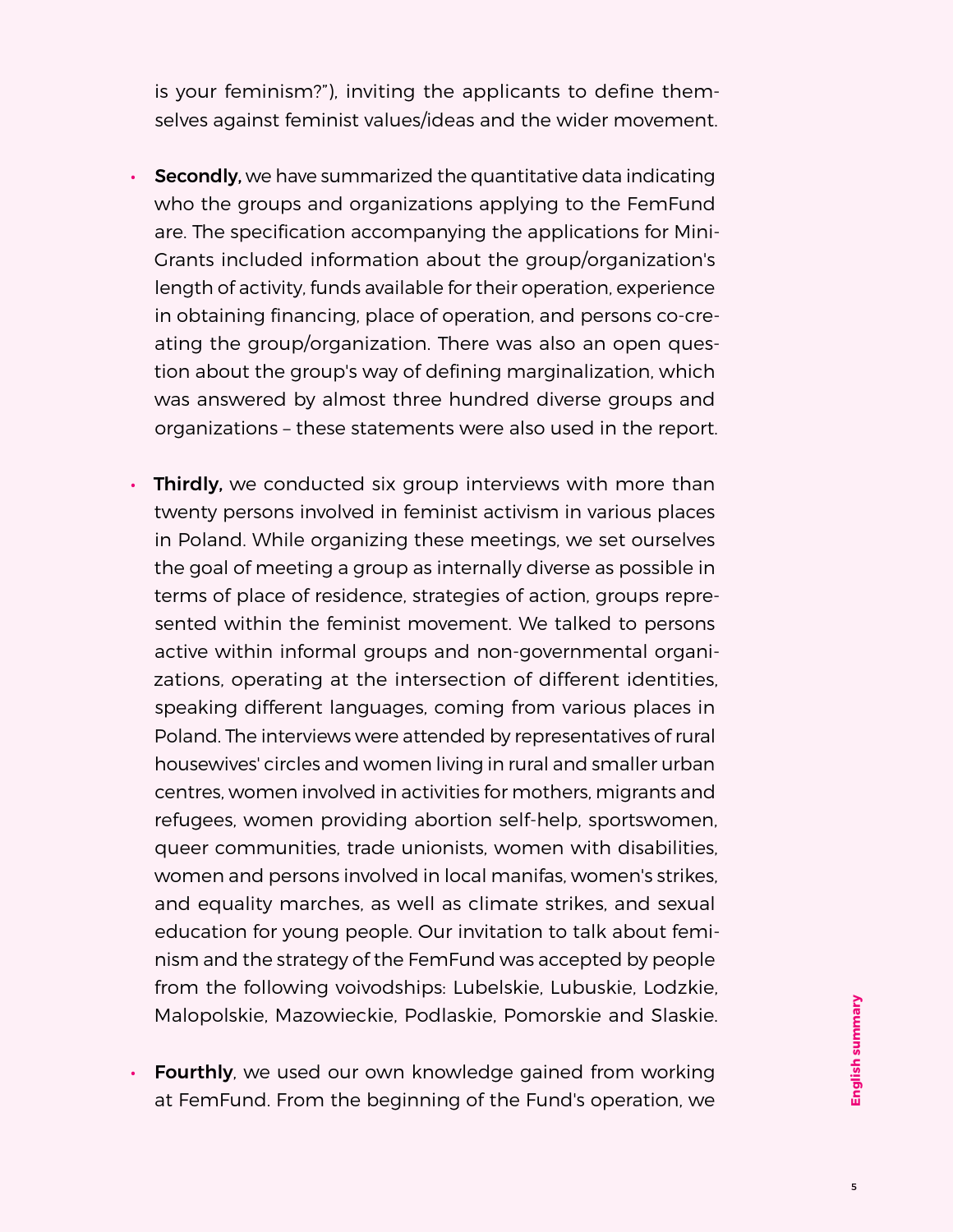assumed that we would be a community organization – appreciating the importance of personal relationships, exchange of experience, and direct contact. By supporting feminist activism, we are in contact with people who work for women and LGBTQ+ persons almost every day. Constant dialogue with them/you provides us with ongoing access to knowledge about what is happening in feminism in Poland: what problems women and queer persons face, how they see contemporary reality, under what conditions they operate, what and why they want to do, using what methods. Our "listening" to what is happening within the movement, in dozens of various places, was also reflected in this report.

We consider the above data to be exceptional in many respects. This is one of the reasons why we feel responsible for them and want to publicly share them – so as to enable access to them for you, i.e. the wider audience interested in feminism in modern Poland. We present conclusions based on an analysis of an ample collection: more than 600 applications for FemFund MiniGrants. We treat them as partially structured statements about who the persons working for women's rights and LGBTQ+ in Poland are, what reality they live in, what obstacles they face, and how they want to fight for themselves and others. This collection is internally diverse and takes into account the voices frequently omitted in the research of social movements. Our data comes from both non-governmental organizations and informal groups**<sup>11</sup>** , representing a significant part of activism in the countryside and in smaller towns. Thanks to this, we gained insight into the activism "in the field", the activism of hundreds of publicly unknown women, persons operating away from major urban centers, as well as from the narratives of mainstream media and feminist debates taking place in social media. In the latter, for obvious reasons, only a few feminist voices and experiences are presented.

11 In FemFund, we define an informal group as three persons who share a common, activist idea and goal: they want to work together and consider themselves a group.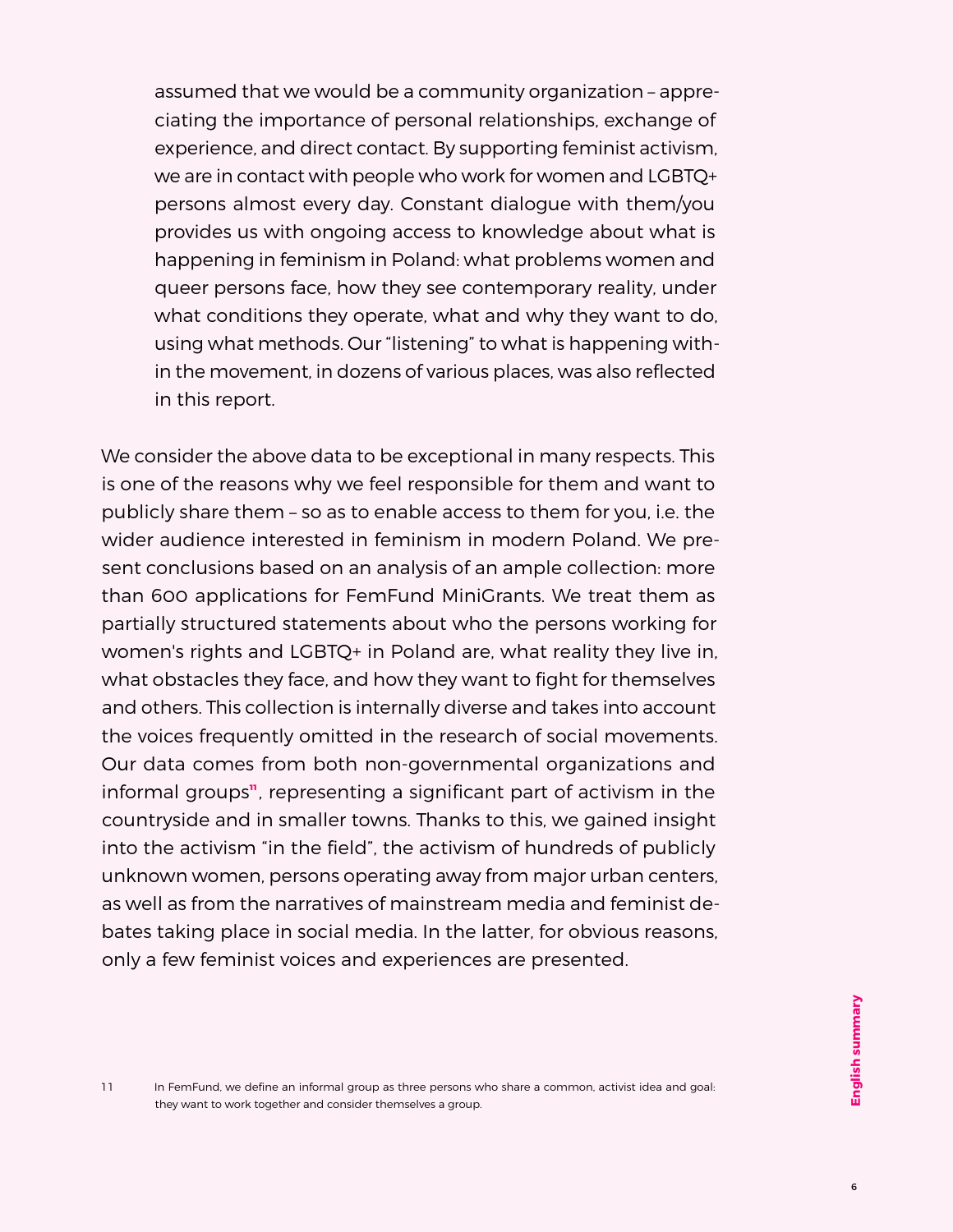Among the groups and organizations that shared their perspective with us were pensioners, teenagers, mothers, women with disabilities, lesbians, non-binary, queer, and transgender persons, sportswomen, local activists, sex workers, trade unionists, migrant and refugee women, housing activists, anarchists, artists, cultural animators, historians, village representatives, women associated in groups of rural housewives and many, many others. This group cannot be described as a coherent whole, individual entities do not have many common features apart from the fact of applying for FemFund money. Therefore, we propose to read this report rather as a map of parallel existing spaces, events, and persons who participate in the fight for the rights of women and minorities in Poland of the second decade of the 21st century.

All the data described above, although coming from four main sources, were treated together. We decided that by reading and presenting them together, we are able to reliably answer the three questions that are most important for us:

- **1.** In what reality do feminist activists operate in Poland? What are they up against? How do they see their surroundings and political situation? How do they define the oppression or inequality they experience?
- 2. What strategies do persons currently involved in feminist activism propose? What tools are most often mentioned? Why? What do activists, women and other persons need to do for themselves and/or to support others?
- 3. How do women and other persons in the FemFund community see their relationship with feminism? How do they perceive feminism and the feminist movement in Poland?

As feminists, we treated the research process that was to guide the strategic plan as a political action. On the one hand, we deliberately sought to listen to those voices within the feminist movement that historically have had and still have less chance of having a wider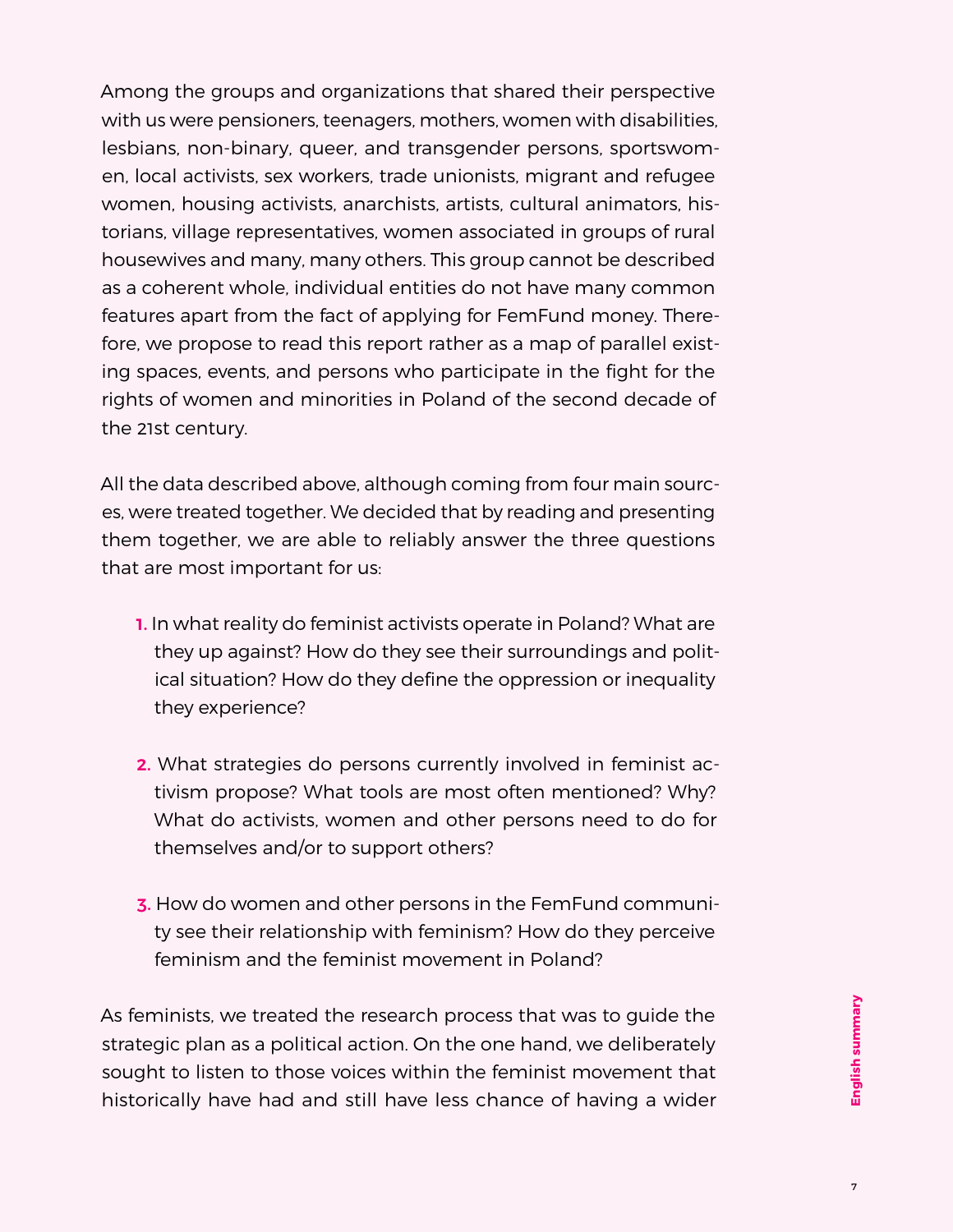response. In this way, we wanted to break the existing hierarchies of power, which omit, make invisible or stigmatize some experiences and perspectives. On the other hand, we wanted the FemFund's strategy to be rooted in the experiences of women and persons in need of feminism and doing feminism – a plan whose starting point is women and persons who are non-binary, queer, and transgender, not their political opponents. In our opinion, feminism is not and should not be a movement bound only by the actions of its adversaries – a reaction to political hostility, prejudice, or hatred. Finally, considering the assumptions of feminist methodologies, we wanted to take care of two things: the practical usefulness of the generated knowledge, and maintaining a balance between the effort and work of persons whose expertise and opinions we wanted to use in the study and its objectives. In other words, we wanted the study to not be too burdensome and time-consuming for the activists themselves who decided to take part in it, and for its results to have a practical impact: they served not so much the prestige of the researchers, as the community to which our analysis relates and which is a co-author of the presented knowledge. Therefore, the conclusions of this report were largely based on existing data, which did not require additional effort on the part of feminists, and we used them in the process of working on the FemFund's strategic plan for the coming years. We hope that by remaining faithful to this knowledge and at the same time open to the next voices coming from our community, FemFund will be able to provide the feminist movement in Poland with the necessary, adequate, and real support.

# **Key findings**

#### **Domestic oppression, local feminism**

Feminist activism is a direct response to violence, unequal, disrespectful treatment, and daily oppression experienced by hundreds of women, transgender, and non-binary persons in Poland. Feminist activism directly results from local gender inequalities and appears according to the mechanism "where there is oppression, there is resistance". Women and persons affected by discrimination and violence do not remain passive – they seek solutions, contact others,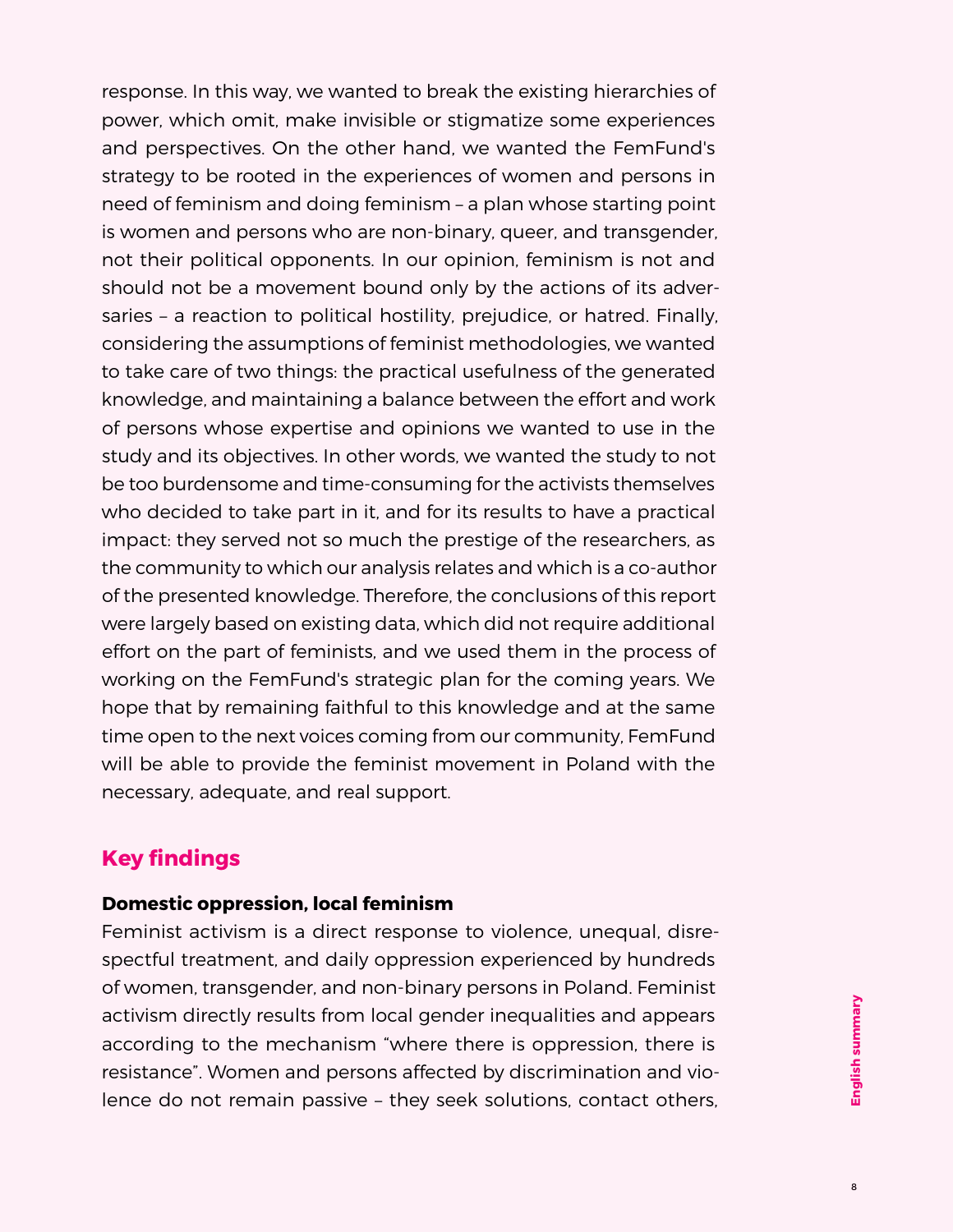strive to change the situation, plan, and implement their strategies of rebellion and liberation. Actions for women and the LGBTQ+ community are therefore not a product of the "West", a harmful import, imposed on the society in Poland by hostile and foreign "colonizers". Thus, the domestic feminist movement appears primarily as a local phenomenon – grown on the basis of the Polish patriarchy, local inequalities, and the hierarchy of power.

The most important parameters of the described experience of patriarchal oppression are: a) unequal treatment (including violence, economic violence, sexual violence, verbal abuse), b) limited access or lack of access to public services and goods (serves health, education, social support, transport), c) limited access to feminism, understood as a combined source of knowledge and information, but also personal contacts, relationships, and support networks, d) burnout and fatigue, being a derivative of the experienced oppression and/or activism.

Gender inequalities are experienced and understood in a very broad sense and go far beyond the conventional definitions of discrimination. Women and LGBTQ+ persons perceive oppression as a phenomenon resulting not only from the gender order, but closely related to structural barriers and class inequalities, very often related to the place of residence or ability level.

Structural oppression is illustrated by numerous "deficiencies", which are not the experience of all women or "women in general", but affect very specific groups of women, e.g. mothers caring for children with disabilities, LGBTQ+ teenagers living in smaller towns, elderly women living in the countryside, etc. These problems are always exacerbated in towns with weak public service infrastructure (especially in the countryside) and among women and persons who are poor and deprived of class privileges.

It is worth emphasizing that feminism itself is a resource to which there is no equal access. Outside the largest cities, the possibilities of learning about feminism, meeting and talking with other feminists are significantly limited, and yet the first and absolutely basic step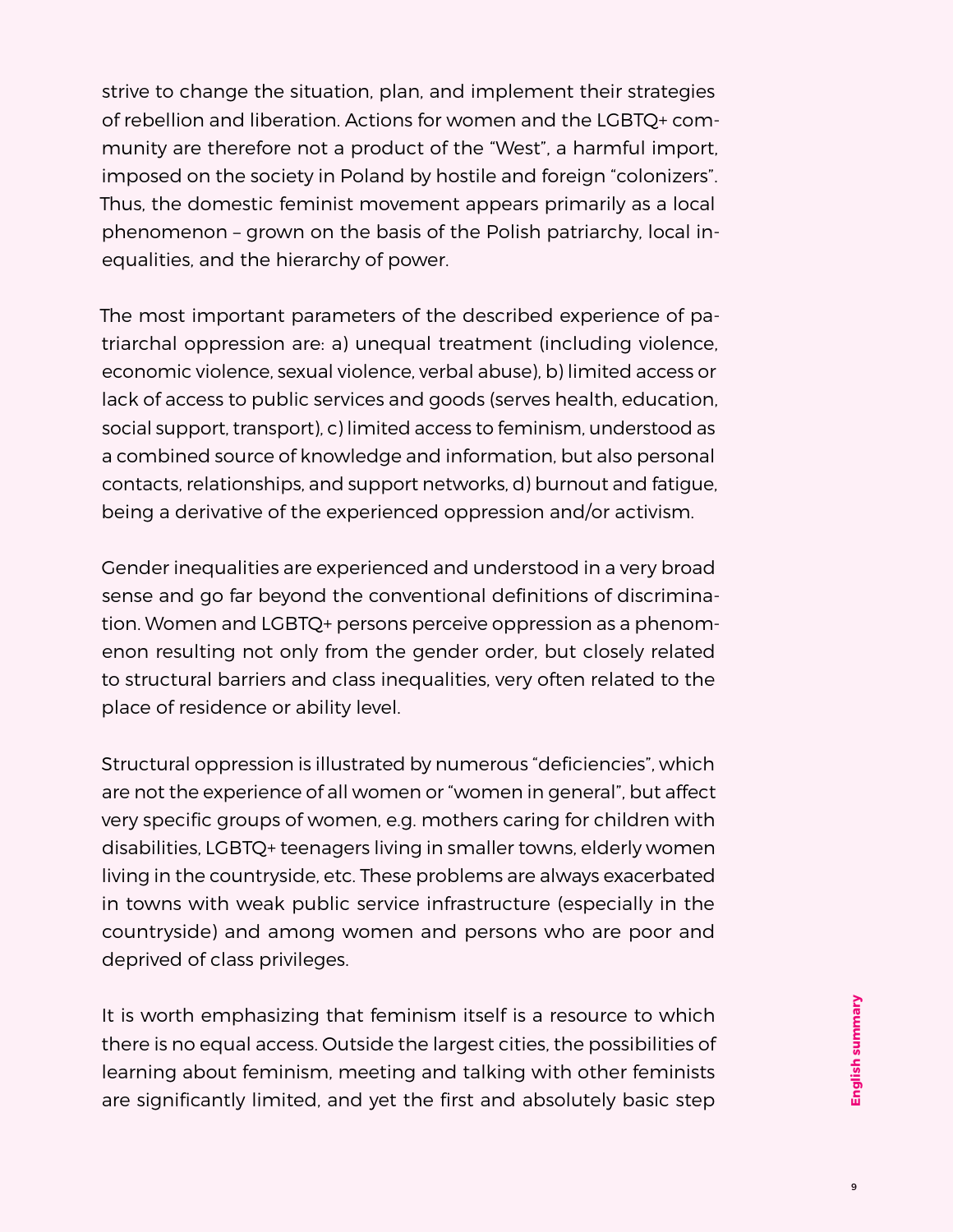towards emancipation is for women to exit the private sphere, win a minimum break in performing unpaid housework, meet with other women, and gain at least a temporary rest.

#### **Feminists are everywhere**

Because gender oppression is a common phenomenon, permeating the reality of life of virtually every girl, woman, and LGBTQ+ person in Poland, feminist activism is undertaken simultaneously by different people and in very different places. It is certainly not only a big city phenomenon, but it also happens away from the "centre", understood both as large cities and, for example, debates taking place in social media. Women and LGBTQ+ persons operate in large cities, in smaller towns, and in the countryside. Their activism, although still unique and precursor in many locations, is becoming more and more common.

### **Everyday, practical feminism**

Activism from outside the center is characterized primarily by the fact that it is close to the affairs of the persons for whom it works, it focuses on solving the problems of a given community. Many feminist initiatives therefore focus on material needs and basic issues related to the immediate environment, solutions for the "here and now", such as overcoming social isolation, going beyond the domestic sphere, organizing a place for meetings and conversations, providing access to basic services, or increasing personal security. These issues sometimes correspond to "big" political issues (such as the debate on access to abortion), and sometimes, they do not.

Activism is practical, focused on solving problems in the immediate environment of women and persons who are united by the experience of oppression and life in the same community. In their activities, groups and organizations achieve a characteristic "particularization" of feminism – they translate it into action, reformulate it to meet the needs of a specific group of people. This is particularly evident in relation to groups and organizations operating in the countryside. Here, action itself – response, help, direct support given to specific women – is crucial and is the main motivation for further joint activity.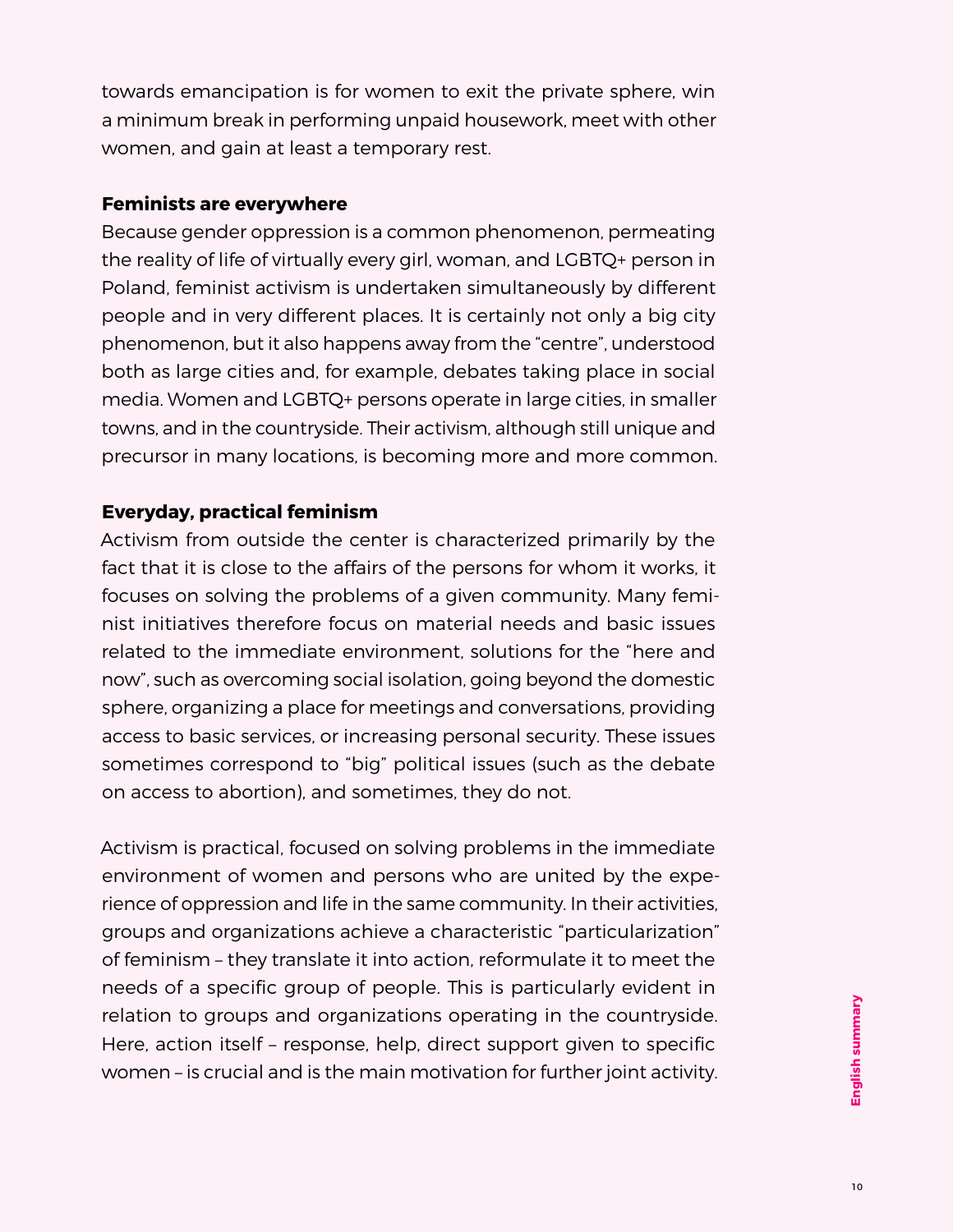#### **Bottom-up strategies for change**

Feminist activism results from the local context, and the proposed solutions are created from the bottom up – they result from the knowledge, experience, and ideas of women who decide on an action. At the level of exchange and communication in the movement, everyday activism means a departure from the pedagogical/expert model in feminism: knowledge, experience and feminist values do not only flow from the centre, from educated, feminist elites. They also come from local communities (rural feminism), or communities hitherto marginalized in feminism (transgender persons, persons with disabilities). Because everyday activism is embedded in a specific context and personal experience – it is determined by structural factors, but also by individual biographies and "first-hand" knowledge related to them, which is particular, informal, coming out of personal relationships, and created in a specific community. As a result, the link between various feminist strategies and current politics or high-profile media debates is not obvious and unambiguous: there is a great deal of autonomy in hundreds of different initiatives and a coexistence of various activities within the broad movement.

# **Feminism is the answer to the multidimensional crisis and a revolution**

The activism of women and LGBTQ+ persons is a response to the complex reality of violence, exclusion, and inequality. The current social and political situation is defined by activists as a situation of multidimensional crisis, which consists of global issues (climate crisis, COVID-19 pandemic), local political processes (state homo- and transphobia, anti-abortion law, human rights violations on the Polish-Belarusian border), but also structural oppression. Experienced sexism and misogyny are universal and normalized, permeating virtually every area of life, limiting the possibilities of realizing one's own plans and dreams, destructively affecting mental health, and sometimes taking away the conditions for a safe and dignified life.

Another face of contemporary reality, coexisting and being a response to the multidimensional crisis, is the feminist acceleration, whose manifestation and key element are the protests of women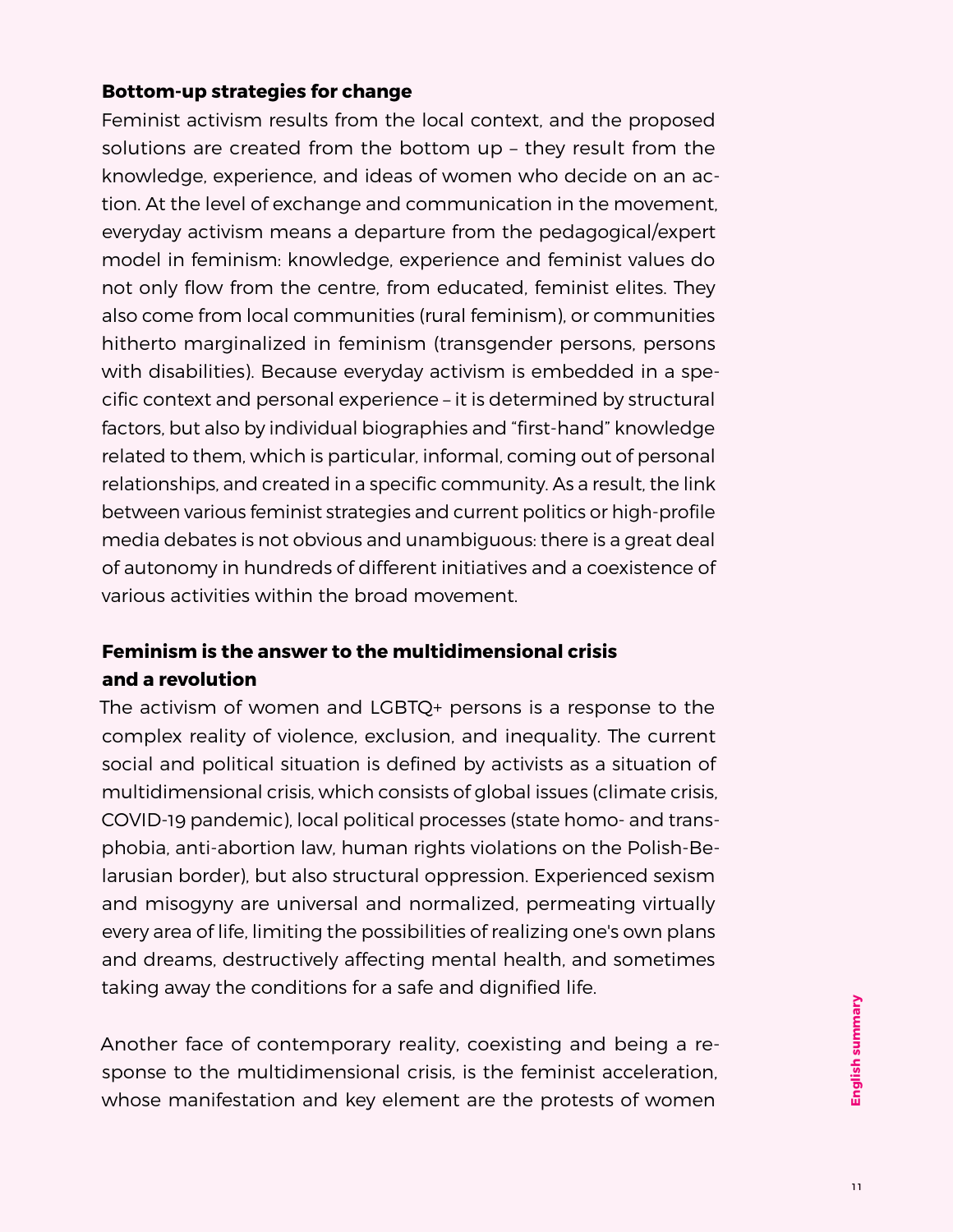and persons against the anti-abortion law (Black Protest, women's strikes, protests against the rulings of the Constitutional Tribunals). Persons involved in feminist activism interpret the current moment as a pre-revolutionary time – a time of political reconfiguration and change. We should recognize the emergence of new people in activism, openness to more radical forms of action, and definitely greater uncompromising in opposition to repressive state policies as its essential elements. At the same time, the current breakthrough is possible thanks to the earlier actions of feminists, women, and LGBTQ+ persons (e.g. as part of the #metoo campaign), as well as cooperation with other emancipation movements (labor movements, climate strikes, etc.).

#### **Feminism is an action for change**

In the perception of groups and organizations, feminism is primarily an action: everyday practice, experience, and relationship with others – empowering women, encouraging action, supporting one's own community, solidarity, and cooperation with other women and LGBTQ+ persons. The horizon of feminist activities concerns the living conditions and functioning of specific people, groups, and organizations. At the same time, they do not lose sight of far-reaching goals, especially changes of a systemic nature. Micro-activity is seen as a necessary starting point for greater, long-term social change. Faced with a reality marked by oppression, groups and organizations throughout Poland have an active attitude – they are aware of inequalities, motivated to change, they are looking for adequate solutions in very different forms.

#### **Kaleidoscopic feminism: the movement and its limits**

The coexistence of various forms of action, less attachment to similarities, coherence, and unification of the movement than in the past, recognition of the dispersion and coexistence of various feminisms are the characteristics of contemporary activism. Important contexts of feminism today are embedding in the local community, the practical nature of interventions, basing on informal knowledge stemming from experience, moving away from the model of expert feminism to support new voices in the movement, building an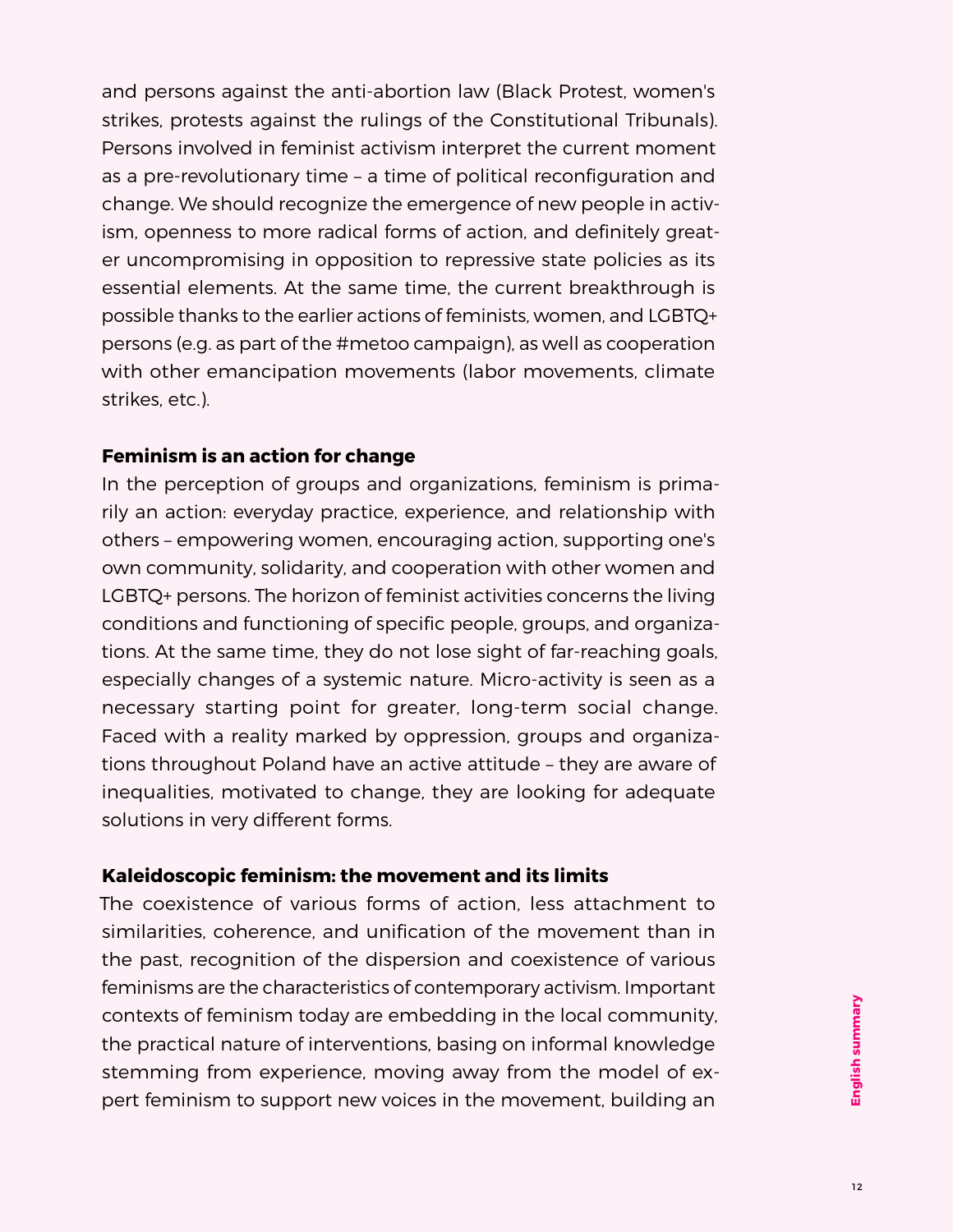attitude of acceptance of mistakes, learning, and differences, as well as combining different groups and building symbolic solidarity in the face of oppression.

Feminism as a single movement or worldview is treated by groups and organizations conditionally: as a name and category that is secondary to the actions themselves. At the same time, access to feminism itself, understood broadly as specific knowledge, acquaintances, and relationships with other feminists, remains a necessary and desirable resource.

In the domestic feminist movement today, we are dealing with a kaleidoscope of various forms of action, which do not always directly reflect ideological choices. The refinement of feminist ideas and their translation into practice can be implemented within the framework of liberal feminism, which centers itself around equality between women and men as individuals, combating gender stereotypes, strengthening individual autonomy and agency, building individual self-confidence, supporting individual decision-making through self-development, work on awareness, individual entrepreneurship, development of skills and knowledge. Importantly, however, such a "liberal" approach is not so much a philosophical choice, but a derivative of the need to translate feminism into the reality of specific persons in conditions of structural exclusion and limited resources to act.

Some groups and individuals stress the need to act within the framework of intersectional feminism or solidary and social feminism. This diagnosis often results from the biographical experience of multiple and crossing oppression affecting diverse groups (LGBTQ+ persons, young women, mothers living in the countryside, women with disabilities, etc.). A noticeable trend of intersectional feminism is feminism undermining a stable and binary understanding of gender – queer feminism, feminism of young LGBTQ+ persons. Groups and organizations operating in urban areas and larger towns are more directly ideological as supporters of feminism emphasizing the importance of social justice, social security, respect for workers' rights, and broad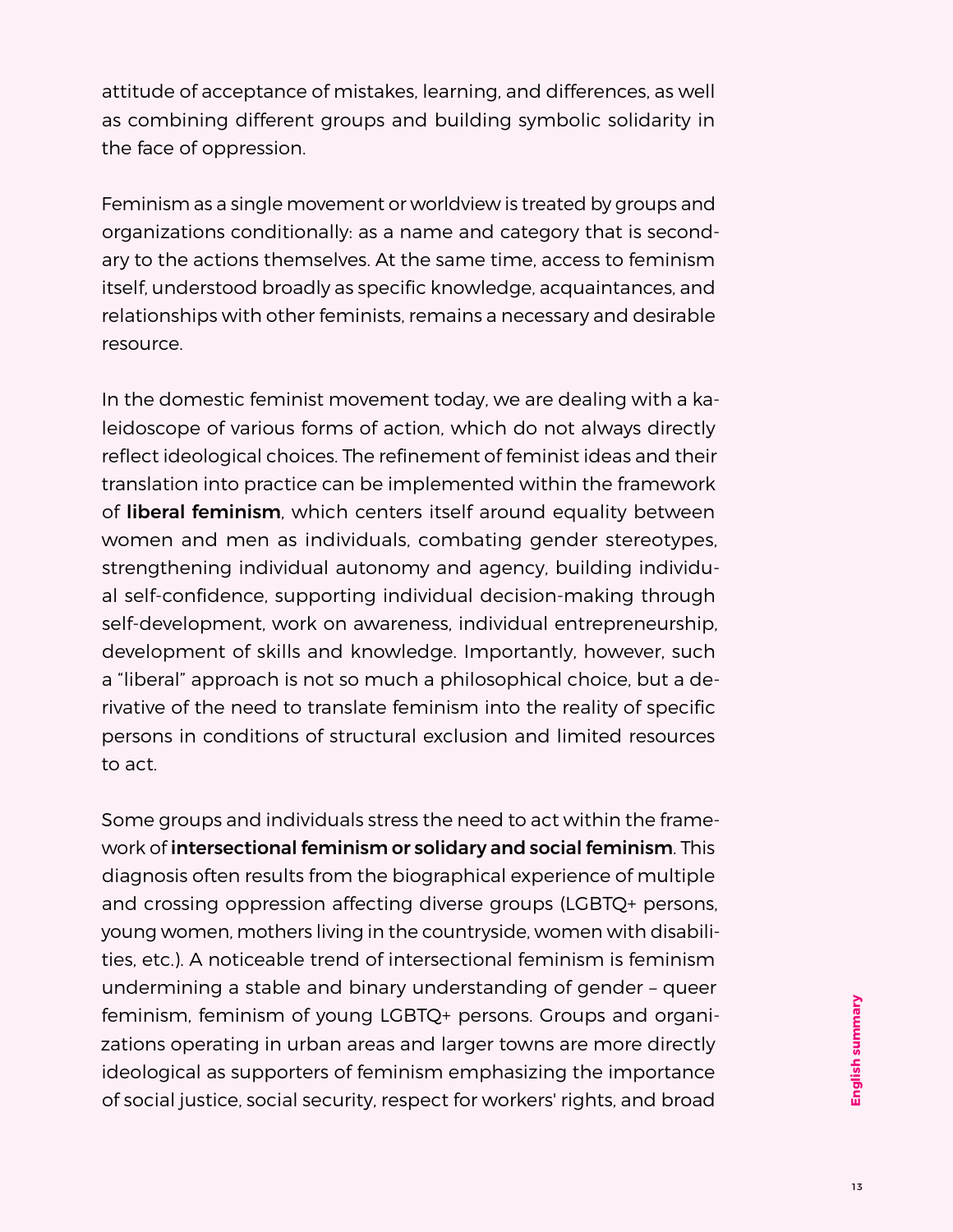solidarity with excluded and oppressed groups. There are also "new", only recently more clearly emphasized feminist values: care, responsibility, empathy, or mutual aid, which complement the demands of gender equality and freedom. In this context, the postulate of treating feminism as an open, variable, and inclusive form, focused on coalition practices with various groups and emancipation movements, is also visible.

At the same time, the practice of intersectional feminism, based on social justice, cooperation, and solidarity, cannot be called an easy and uncontroversial project. Activism for several groups is demanding and burdensome, acting in various movements at the same time sometimes turns out to be impossible, and the very intersectionality (e.g. close links between feminism and queer movements) is sometimes publicly questioned in Poland from positions described as feminist.

In such an ambitious project, learning from each other appears as a value in itself and a part of systemic change - the feminist goal is to learn about differences and "between differences", and not only to achieve some measurable goals and effectiveness or efficiency understood in a simplified way. What is important for the feminist movement is not so much the top-down coordination of actions (inevitably assuming the concentration of power) or the choice between different – presumably more or less right – "types of feminism", but the uniting of different feminists and activists and the linking of ephemeral, action-based and dispersed activities with systemic activities.